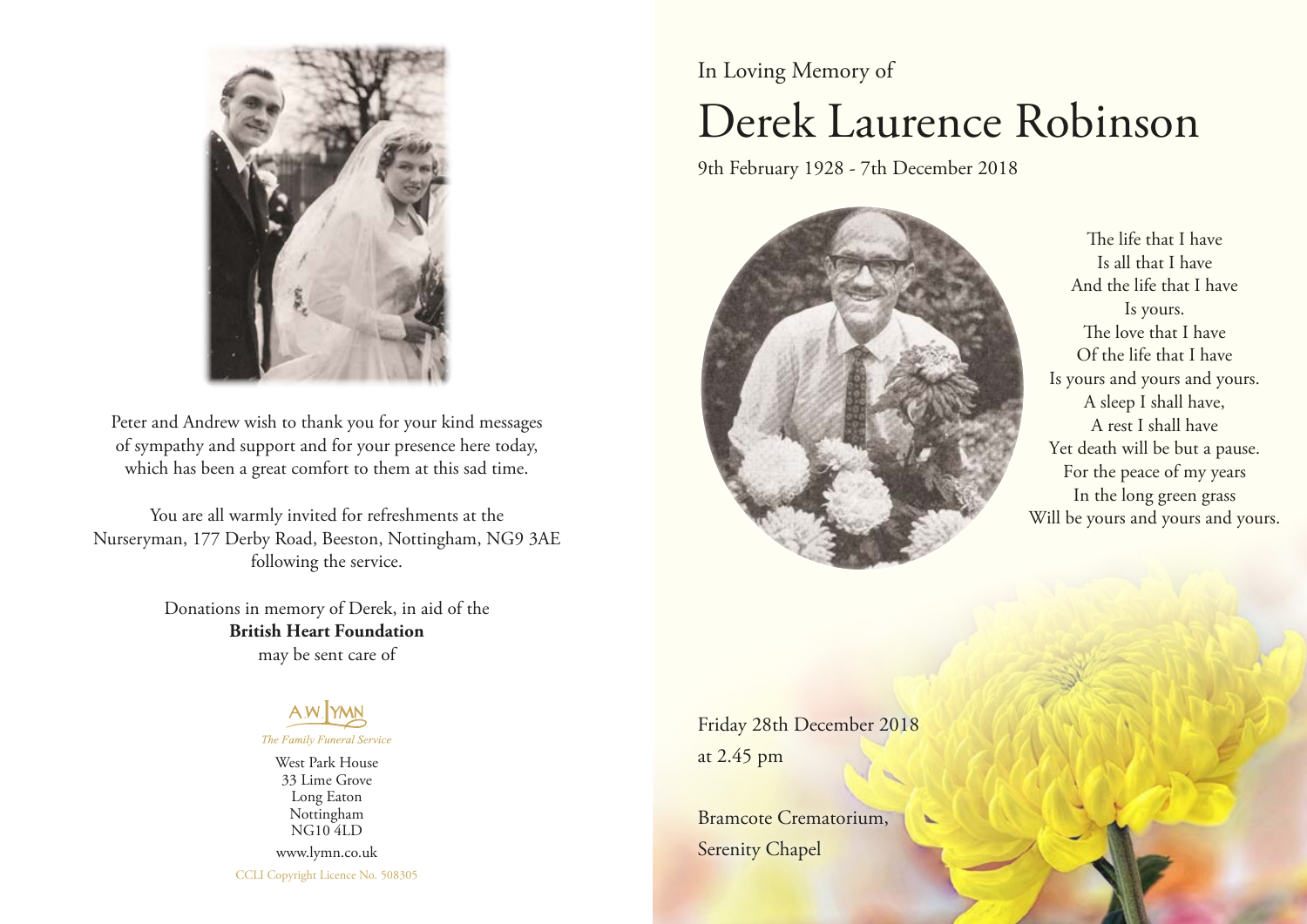

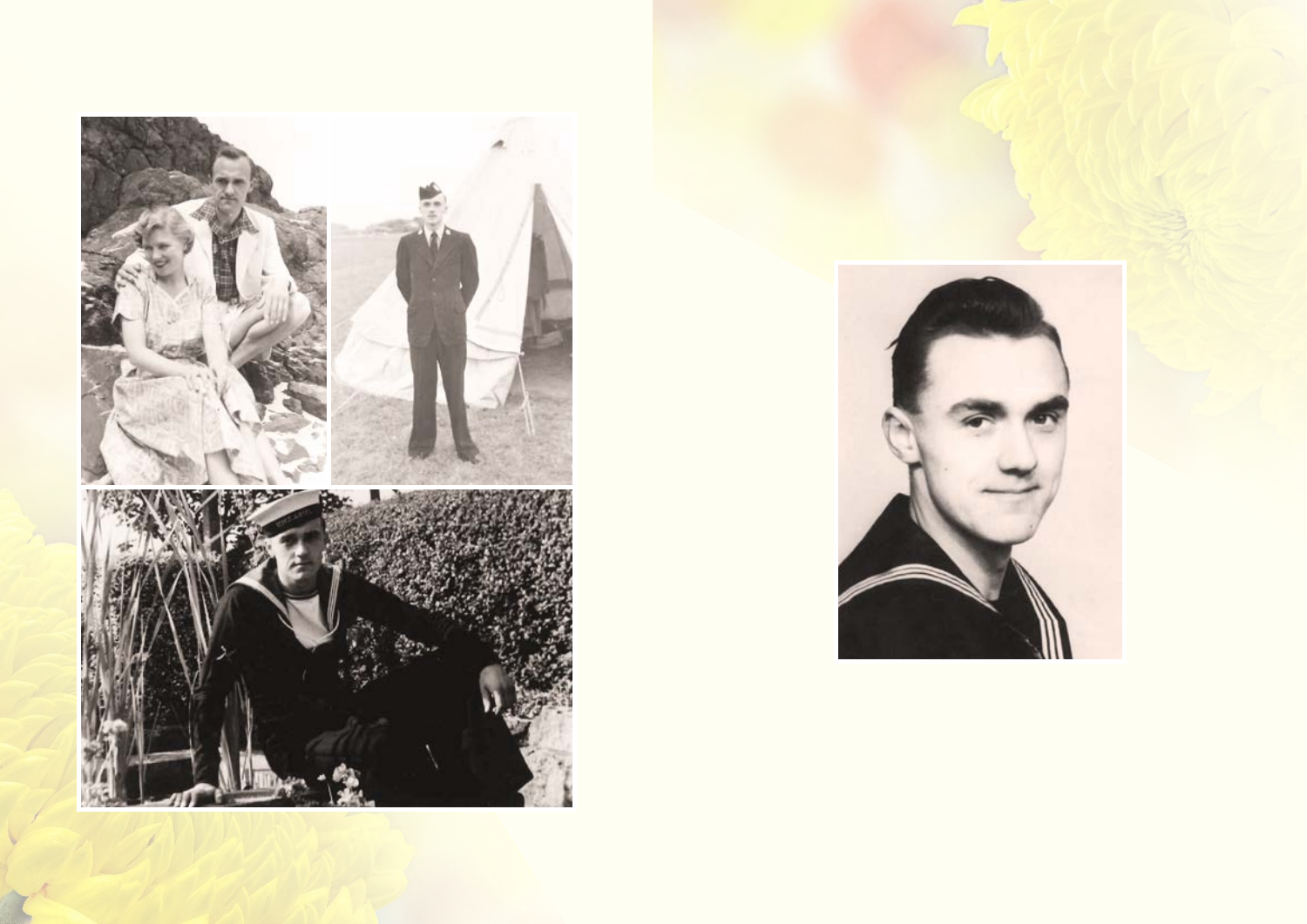## **PRAYERS**  *and* **THE LORD'S PRAYER**  Our Father, who art in heaven, hallowed be Thy name; Thy Kingdom come; Thy will be done, on earth as it is in heaven. Give us this day our daily bread. And forgive us our trespasses, as we forgive those who trespass against us. And lead us not into temptation, but deliver us from evil. For Thine is the Kingdom, the power and the glory, for ever and ever. Amen.

### **PROCESSIONAL MUSIC**

*"Morning Has Broken"*

#### **THE SENTENCES**

#### **INTRODUCTION AND OPENING PRAYER**

#### **COMMENDATION AND COMMITTAL**

#### **BLESSING**

### **RECESSIONAL MUSIC** *"Nimrod"*